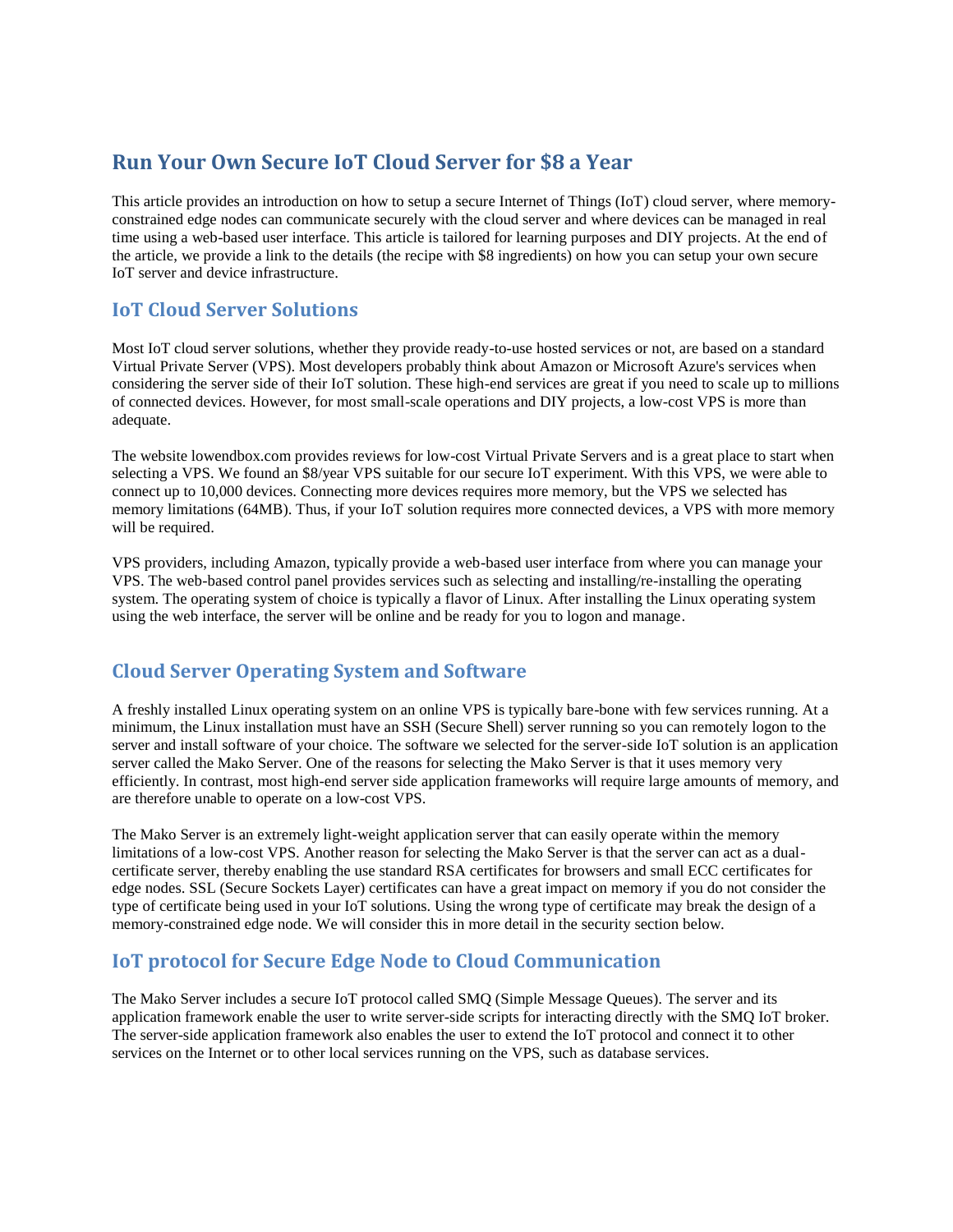

Figure 1, the SMQ protocol infrastructure

The SMQ protocol is ideal when secure real-time data exchange between a web interface and an edge node is required. The protocol, which is similar to the pub/sub mechanism in MQTT, enables web-based user interfaces to control edge nodes in real time. All communication goes via the cloud server, which means you will not run into any network address translation (NAT) traversal issues when communicating between different (local) networks.

# **Enabling Trust and Security**

Not surprisingly, setting up a secure IoT solution requires more work than setting up a non-secure solution. A secure IoT implementation requires that, at a minimum, you setup a trusted server. The SSL/TLS (Secure Sockets Layer / Transport Layer Security) protocol is used for the encrypted communication, but TLS will not be secure unless the infrastructure is based on trusted X.509 (SSL) certificates. This trust is the key component required for TLS to be secure. For this reason, it is important to install a certificate in the server that is trusted by all of the client's connected to the server.

A browser that connects to the server requires an installed certificate that is signed by a well-known certificate authority (CA). In this case, "well-known" means that the CA's public root certificate is pre-installed in the browser/computer that you are using. You can use free or paid-for well-known CA services when signing your server certificate.

A device that connects to the online server can keep a copy of the CA's public root certificate in the device. This certificate can be extracted from your browser/computer and copied to your device. The device will not be able to validate (trust) the server's certificate if the device does not keep a copy of the CA's public root certificate. The CA's public root certificate is typically embedded in the device firmware.

An alternative to using a well-known CA is for you to become your own CA and to use your own server certificate for device communication. Since you are in full control of the device and can store any type of certificate in the device, including your own public root certificate, you can easily use your own signed server certificate for device communication. Being your own CA is not difficult when you have easy-to-use tools.

One of the benefits of being your own CA for the certificate exchanged between the server and the device clients is that you can select to use an Elliptic Curve Cryptography (ECC) certificate for the server. The benefit with using an ECC certificate is that the certificate is much smaller than an RSA certificate, and thus consumes much less memory in the device during the initial SSL handshake.